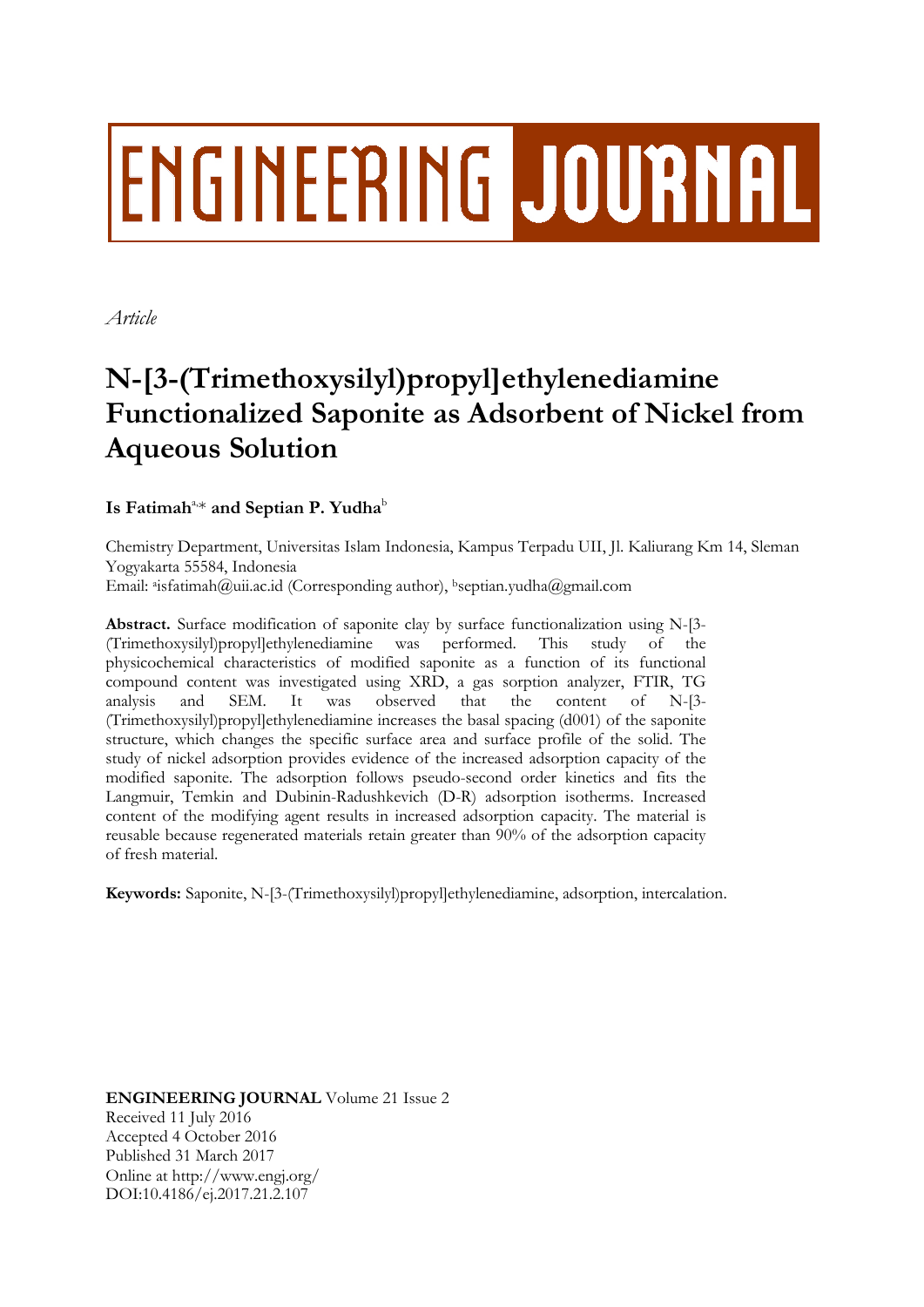#### **1. Introduction**

In addition to the advantages of industrial activities for economic growth, there are associated negative impacts on the environment. One of the byproducts of industrial activity is wastewater that requires treatment before its release to the environment. Therefore, further technological developments are needed not only to monitor these effluents but also to control them and improve wastewater treatment methods. Heavy metal contamination of wastewater has attracted significant attention, as demonstrated by the number of media reports focused it, and one of the heavy metals is nickel metal [1]. Nickel is usually used in industrial activities such as painting and leather production, as well as in the electrochemical and textile industries. Some adverse health impacts, including diarrhea, anemia, central nervous system are related to the presence of nickel in drinking water above the permissible limit of 0.02 mg/L (WHO drinking water quality standards). Therefore, it is important to reduce human exposure to nickel in drinking water. Several wastewater treatment methods, including electrochemical treatments, photoreduction, and other chemical treatments have been reported to decrease nickel content, but the adsorption technique is usually used in combination with these methods because the adsorption technique is usually used to reduce small amounts of metal content, to complement other methods [2]. Therefore, a selective, reusable and high-capacity nickel adsorbent is needed.

Many inorganic solids have been studied for nickel adsorption, including biosorbent, silica and modified silica, zeolite, modified carbon and clay minerals. Modification by surface functionalization of inorganic adsorbents was reported as a technique to enhance the adsorption capacity of these solids. For example, amine functionalized silica, MCM-41, and zeolite increase the adsorption capability of metal ions in aqueous solution [2–4]. As for clay minerals, modified sepiolite with [3-(2 aminoethylamino)propyl]trimethoxysilane was reported to have enhanced uptake of  $Ni(II)$ ,  $Cu(II)$ ,  $Mn(II)$ , Zn(II), Fe(III) and Cd(II) ions from aqueous solutions. Similar mechanisms of metal adsorption, i.e., the formation of coordination bonding between heavy metal and N from the amine functional group of the modifying agent, play an important role in enhancing adsorption capacity. Among other inorganic materials, smectitic clay is a particularly useful adsorbent due to its high specific surface area and adsorption capacity. Due to the swellable capability of smectite structure, modification of the smectite interlayer with a relevant functional group to adsorb metals ion is a useful strategy. Due to its structure, smectite clay can be modified with organic compounds, such as quaternary ammine and aminosilane compounds. To build on some previously reported research related to the enhancement of adsorption capacity by attaching aminosilane compounds onto silica materials, the functionalization of smectite using aminosilane compounds was studied in this research. The enhancement of clay's adsorption capacity was reported for Pb(II) and chromate ion adsorption; the adsorption capacity was found to be greater than that of ammine functional groups in surfactant-modified montmorillonite and kaolinite [5–9]. Similar investigation reported not only adsorption capacity improvement but also that surfactant-modified clay also has reusable properties and can be used as a sustainable material for adsorption and pre-concentration purposes [10, 11].

Saponite was utilized as a model for smectite clay and N-[3-(Trimethoxysilyl)propyl]ethylenediamine, also known as ethylenediammine amino tetramethoxysilane (EDAPTMS) (its molecular structure is presented in Fig. 1), was chosen as the aminosilane compound for surface functionalization. A study of nickel adsorption by this material and the relationship between the adsorption and the material's physicochemical characteristics was the goal of this research. Certain chemical variables with complex interactions and environmental conditions could affect the mechanism and effectivity of metal adsorption by clay minerals. Additionally, the adsorption behavior of Ni in different pH conditions and the desorption capability are also presented.



Fig. 1. Structure of EDAPTMS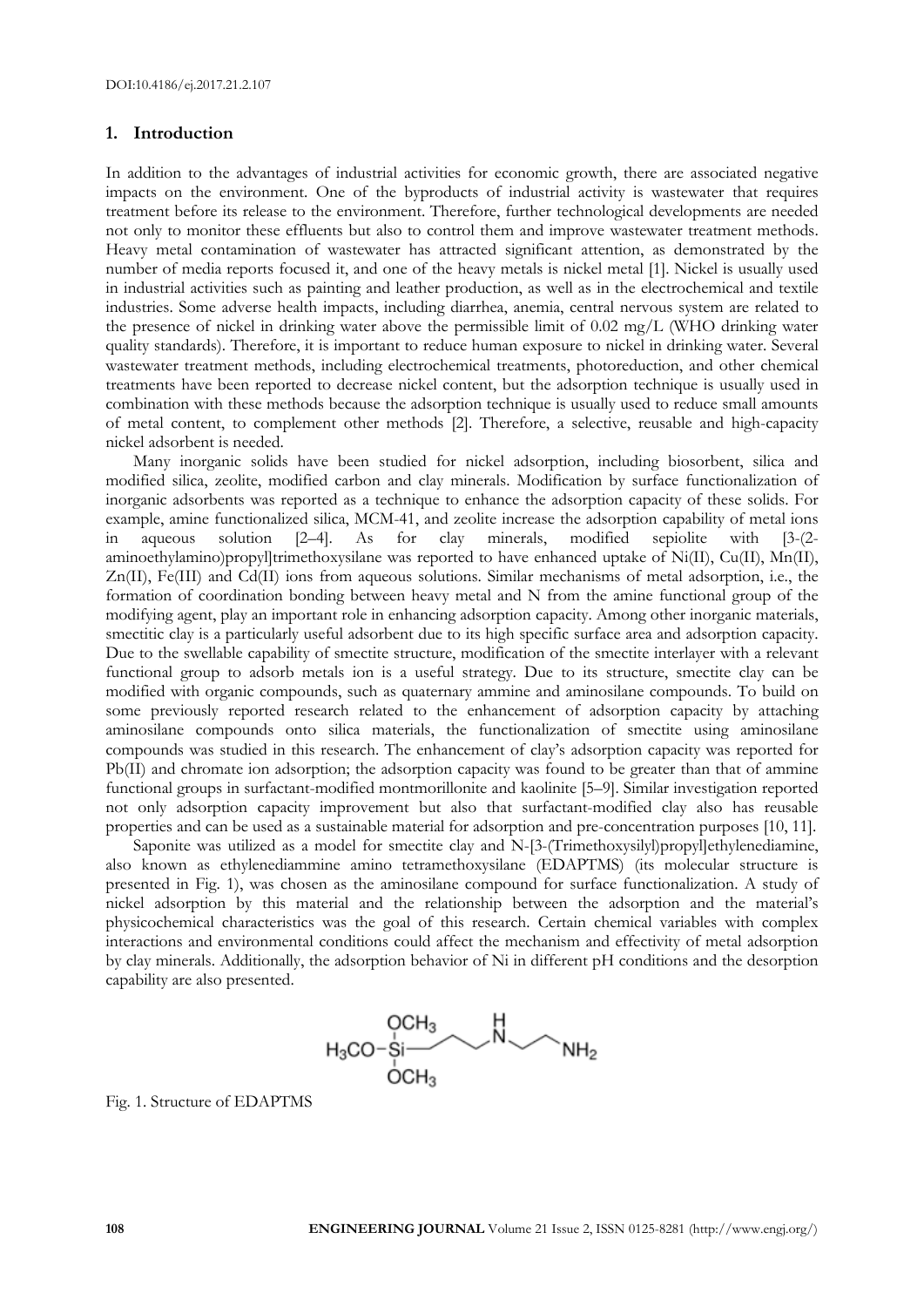#### **2. Materials and Methods**

#### **2.1. Materials**

Sumecton SA saponite mineral obtained from Kuninime Industry Co. Japan was used as received, and its chemical composition is listed in Table 1. Nickel sulfate pentahydrate and dimethyl sulfoxide(DMSO) and hydrochloric acid were purchased from Merck-Millipore while N-[3- (Trimethoxysilyl)propyl]ethylenediamine (EDAPTMS) was purchased from Sigma-Aldrich. Elemental analysis and cation exchange capacity as a related parameter of sumecton SA are listed in Table 1.

| Component                      | Content $\frac{0}{0}$ | Analytical Method      |
|--------------------------------|-----------------------|------------------------|
| Na <sub>2</sub> O              | $3.75 \pm 0.51$       | EDX-AAS                |
| MgO                            | $30.88 \pm 0.51$      | EDX-AAS                |
| Al <sub>2</sub> O <sub>3</sub> | $6.39 \pm 0.59$       | EDX-Gravimetri         |
| SiO <sub>2</sub>               | $58.97 \pm 0.61$      | EDX-Gravimetri         |
| FeO                            |                       | AAS                    |
| CaO                            |                       | AAS                    |
| Si/Al                          | 7.83                  |                        |
| $(Si+Al)/Mg$                   | 1.45                  |                        |
| CEC                            | 99-102                | $Cu2+$ adsorption -AAS |

Table 1. Chemical composition of raw saponite.

#### **2.2. Methods**

EDAPTMS-SAP was synthesized by first preparing a saponite suspension in DMSO-water (1:1) until the concentration of the suspension was 5%wt. The suspension was then stirred overnight at room temperature. EDAPTMS was then dispersed into the suspension, which was then refluxed for 4 h with the addition of 10 ml of 0.1 M HCl. The gel obtained was washed with water and then dried at 60°C ground to produce EDAPTMS-intercalated saponite (hereafter called EDAPTMS-SAP). The ratio of the molarity of EDAPTMS to the saponite weight was varied between 5 mmol/g and 15 mmol/g. The prepared materials were then characterized by x-ray diffraction (XRD) analysis, gas sorption analysis and Fourier-Transform Infra-Red spectrophotometry. An XRD Shimadzu X6000 instrument with Ni-filtered Cu K $\alpha$  radiation was used for the XRD measurements. For the surface analysis, a NOVA 1200e Quantachrome instrument with N<sup>2</sup> gas adsorption under 77K was used and a Perkin Elmer FTIR was utilized for the analyses. SEM analysis was performed using a Phenom-X instrument and thermal gravimetric analysis (TGA) was conducted with a PT-1600 instrument.

For adsorption experiments, a batch adsorption system was utilized. Adsorbent powder was added into a nickel solution under stirring at 1000 rpm for various adsorption times. The solution was then filtered with Whatman filter paper. The filtrates were analyzed for Ni content using a Buck Scientific atomic absorption spectrometer. The Ni adsorbed with each treatment was calculated as the difference between the amount of Ni in the initial solution and that remaining after adsorption. For the adsorption kinetic simulation, Freundlich, Langmuir and Temkin adsorption model were simulated based on the varied nickel initial concentration.

#### **3. Results and Discussion**

#### **3.1. Material Characterization**

The preparation of EDAPTMS-SAP based on the EDAPTMS hydrolysis mechanism in acid condition shown in Fig. 2 refers to hydrolysis-condensation kinetics [12–14]: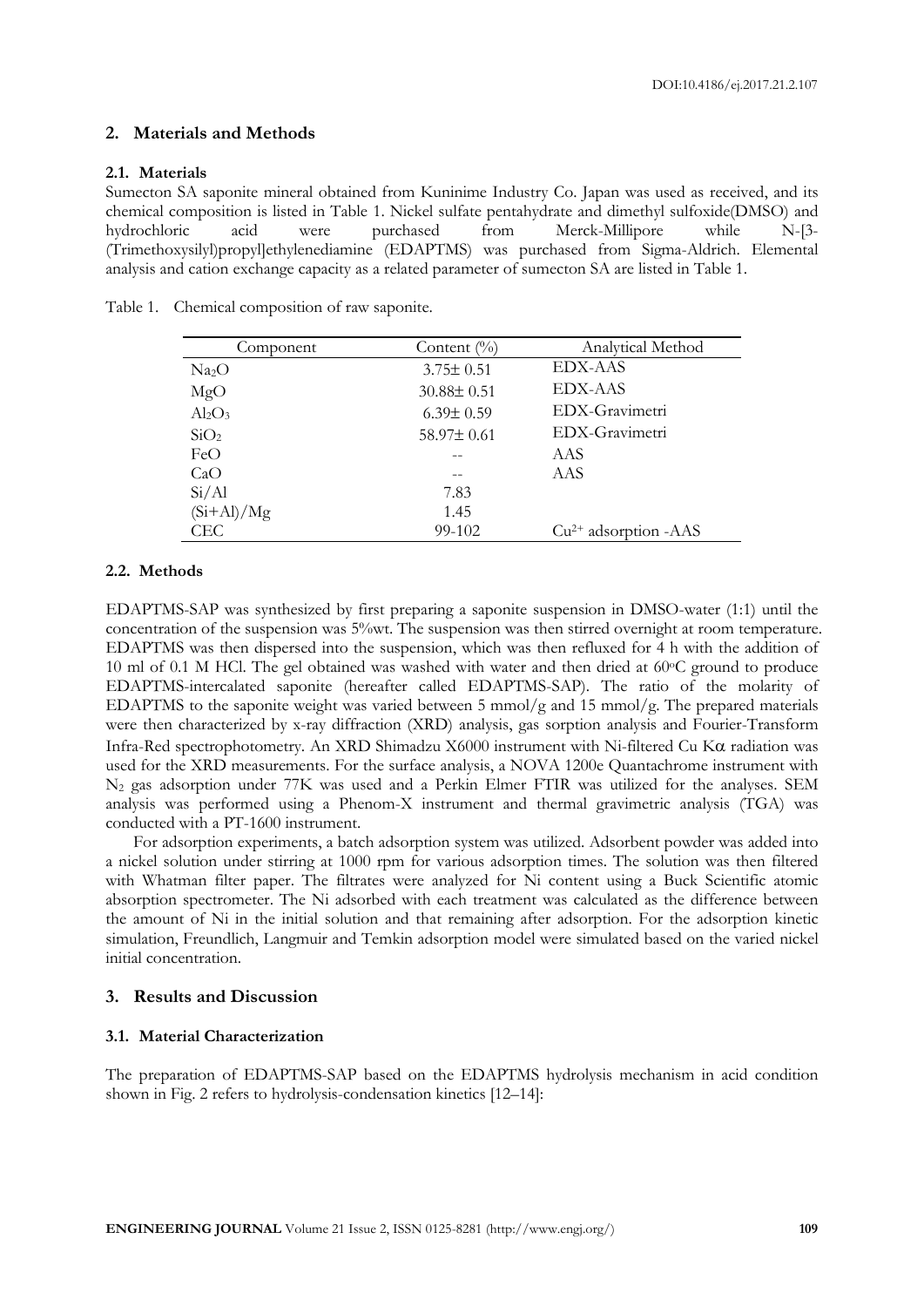

Fig. 2. Mechanism of saponite functionalization by EDAPTMS.

EDAPTMS is inserted via a sol-gel method by substituting –OCH<sup>3</sup> from EDAPTMS and bonding with –O-Si from a silica sheet with a saponite structure. Due to the presence of acid in the mixture demethanolization occurs and the interlayered structure of clay is anchored by alkylammine functional groups.

The physicochemical characteristics of EDAPTMS-SAP were analyzed by XRD in order to evaluate changes to the d<sub>001</sub> basal spacing after the insertion of EDAPTMS. The reflections are presented in Fig. 3.



Fig. 3. XRD pattern of (a) SAP (b) EDAPTMS-SAP1 (c) EDAPTMS-SAP3 (d) EDAPTMS-SAP5.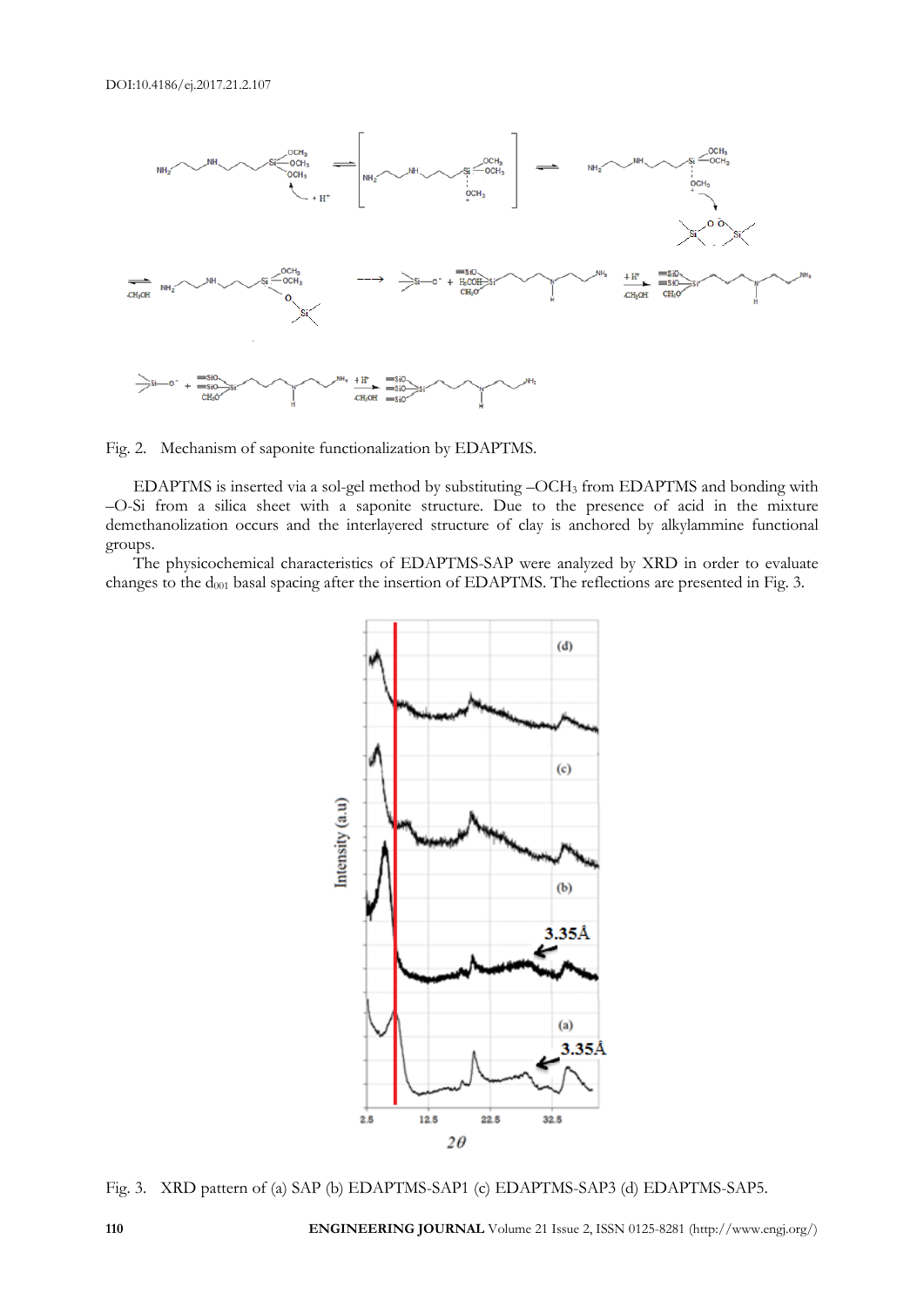This pattern shows that all samples represent the saponite mineral from specific reflections at  $2\theta$ = 6.08°; 19.84° and 35.08°, which correspond to  $d_{001}$ ,  $d_{002}$  and  $d_{006}$  reflections at values of  $d_{001}$ =12.44 Å,  $d_{002}$ = 4.46 Å and  $d_{006}$  = 2.52 Å. The shifted  $d_{001}$  values were identified after EDAPTMS modification. Due to the variations depending on the EDAPTMS contents, it was concluded that there is significant change in the shifting reflection such that higher EDAPTMS content produced increased  $d_{001}$  basal spacing. EDAPTMS-SAP1 shows an increase of d001 to 17.94 Å as result of intercalated EDAPTMS in the interlayer space of the saponite. Broad reflections appeared from EDAPTMS-SAP3 and EDAPTMS-SAP5. The double reflections that correspond to 17.92 Å and 8.79 Å are found in EDAPTMS-SAP3, while these reflections are associated with the basal spacing of 19.51 Å and 10.37 Å from EDAPTMS-SAP5, respectively. The double reflections may be the result of the possible conformation of organic compounds intercalated in clay in which the possible conformations include paraffinic, bilayer or pseudotrimolecular [15]. A similar trend was reported for surfactant-intercalated montmorillonite with cetyl trimethyl ammonium bromide(CTAB) and benzyloctadecyldimethylammonium chloride when the value of the surfactant molar ratio to cation exchange capacity was greater than 1 [16–18]. Specific peak at around 28<sup>o</sup> correspond to 3.35Å found in SAP and EDASAP-1 correspond to the presence of elemental silica probably in the form of quartz in very small quantity is identified. This peak is disappeared along increasing EDAPTMS due to the insertion of the molecules. The similar pattern is also reported from the modification of kaolin [19]. The identified conformation is also in agreement with the surface parameter evaluated from the  $N_2$  adsorption-desorption profile (Fig. 4) and the calculated parameter (Table 2).



Fig. 4. (a) adsorption-desorption profile of materials; (b) Pore distribution of materials.

|  |  | Table 2. Surface parameter of materials. |  |  |
|--|--|------------------------------------------|--|--|
|--|--|------------------------------------------|--|--|

| Sample       | Specific surface area $(m^2/g)$ | Pore Volume $(cc/g)$ | Pore Radius (A) |
|--------------|---------------------------------|----------------------|-----------------|
| SAP          | 169.30                          | $21.34.10^{-2}$      | 14.58           |
| EDAPTMS-SAP1 | 153.42                          | 15.78.10-2           | 14.50           |
| EDAPTMS-SAP3 | 88.86                           | $9.32.10^{-2}$       | 13.24           |
| EDAPTMS-SAP5 | 82.32                           | 7.65.10-2            | 9.89            |

The  $N_2$  adsorption–desorption isotherms and the BJH desorption pore size distribution (Fig. 4) of EDAPTMS-SAPs demonstrate that all of the samples exhibit characteristic type IV isotherms and have a steep increase in adsorption at  $P/P0 = 0.6-0.8$ . Loops of this type are given by plate-like particles consisting of macropores that are not completely filled with pore condensate. The change in the adsorbed volume by saponite modification reflects the increasing specific surface area by EDAPTMS intercalation at a molar ratio to saponite's CEC of 1, but at higher ratios it is reduced since the increasing EDAPTMS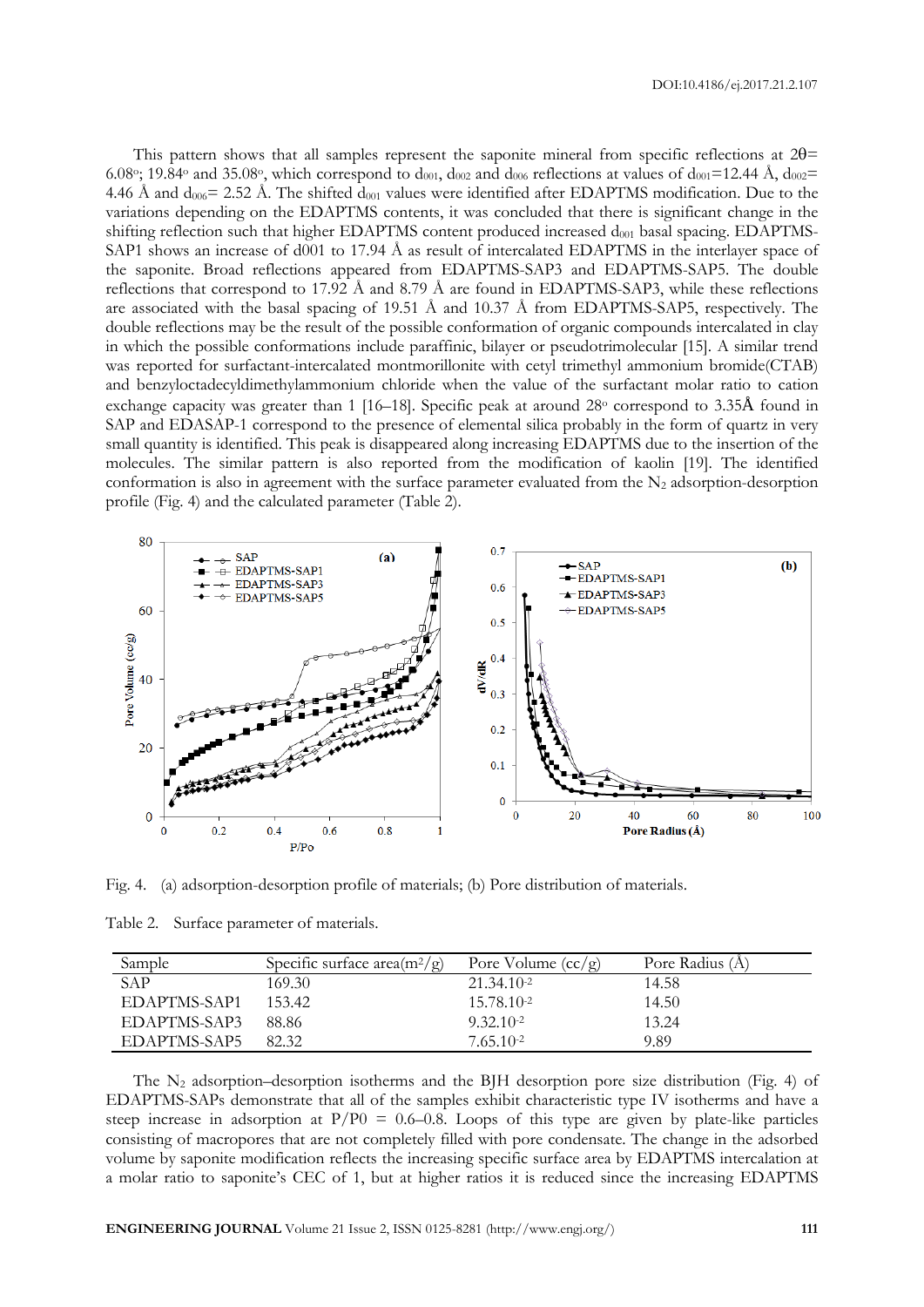content results in the formation of other conformations, reducing the pore volume. When larger amounts of EDAPTMS are inserted into clay structures, lower specific surface areas are obtained. Additionally, the adsorption-desorption pattern exhibits the evolution of the hysterisis loop and multilayer adsorption represents mesoporous formation. This assumption is also validated by the pore distribution curve.

The change in surface character is also demonstrated by the SEM analysis results shown in Fig. 5. There is no significant change for EDAPTMS-SAP1 and EDAPTMS-SAP3 compared to SAP material, but EDAPTMS-SAP5 expresses a flaky and rougher surface that likely results from changes to the surface functionalization and surface profile evolution.



Fig. 5. SEM profile of (a) SAP; (b) EDAPTMS-SAP1; (c) EDAPTMS-SAP3; (d) EDAPTMS-SAP5.

The intercalated EDAPTMS is also represented by the thermal behavior of the initial clay and the intercalated clays, as shown in Fig. 6. The main changes revealed by thermal gravimetric analysis (TGA) of all sample are that temperatures of approximately 215 °C may be associated with the release of water absorbed in pores and also with the loss of ethylenediammine functional groups from EDAPTMS. By comparing the thermograms, and the weight loss in the region of 25-220°C, higher EDAPTMS contents reflect a higher mass reduction as temperature increases.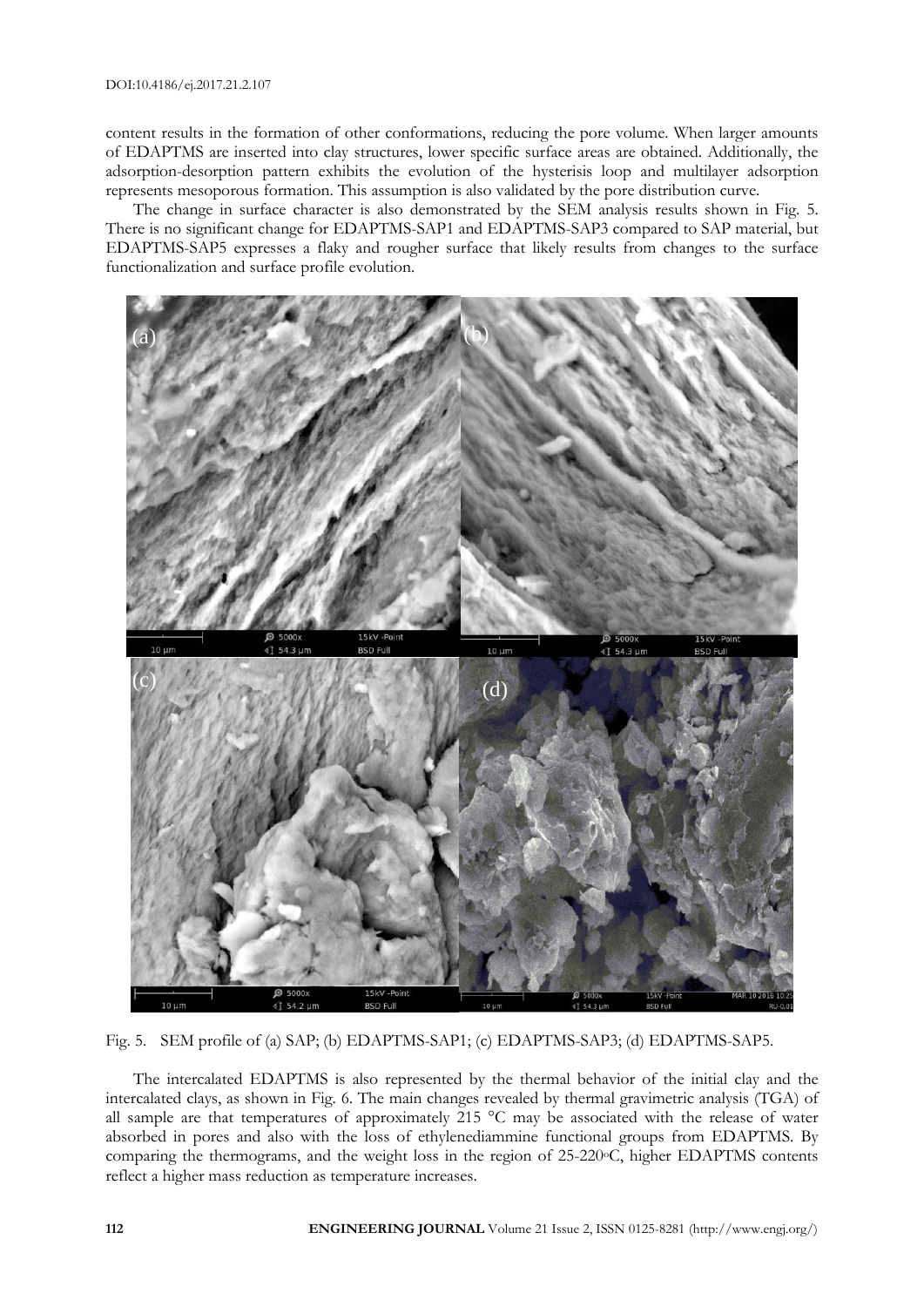

Fig. 6. TGA profile of the samples.

The presence of an amino functional group is identified by FTIR spectra in Fig. 7. There are some differences between the absorption rates of SAP and EDAPTMS-SAP. The peaks at 466.95 cm<sup>-1</sup> and 1042.31 cm-1 are the specific vibration spectra of Si-O-Si from the clay structure. After modification with EDAPTMS there is a peak at 1388.97 cm-1which indicates the presence of (-CH3), and the peak at 2361.03 cm-1 is from stretching vibrations of aliphatic C-H and–CH2-. The presence of N-H from EDAPTMS seems to overlap with –OH absorption from silanol (Si-OH) in the region of 3500-3100 cm-1 .



Fig. 7. FTIR spectra of (a) SAP (b) EDAPTMS-SAP1 (c) EDAPTMS-SAP3 (d) EDAPTMS-SAP5.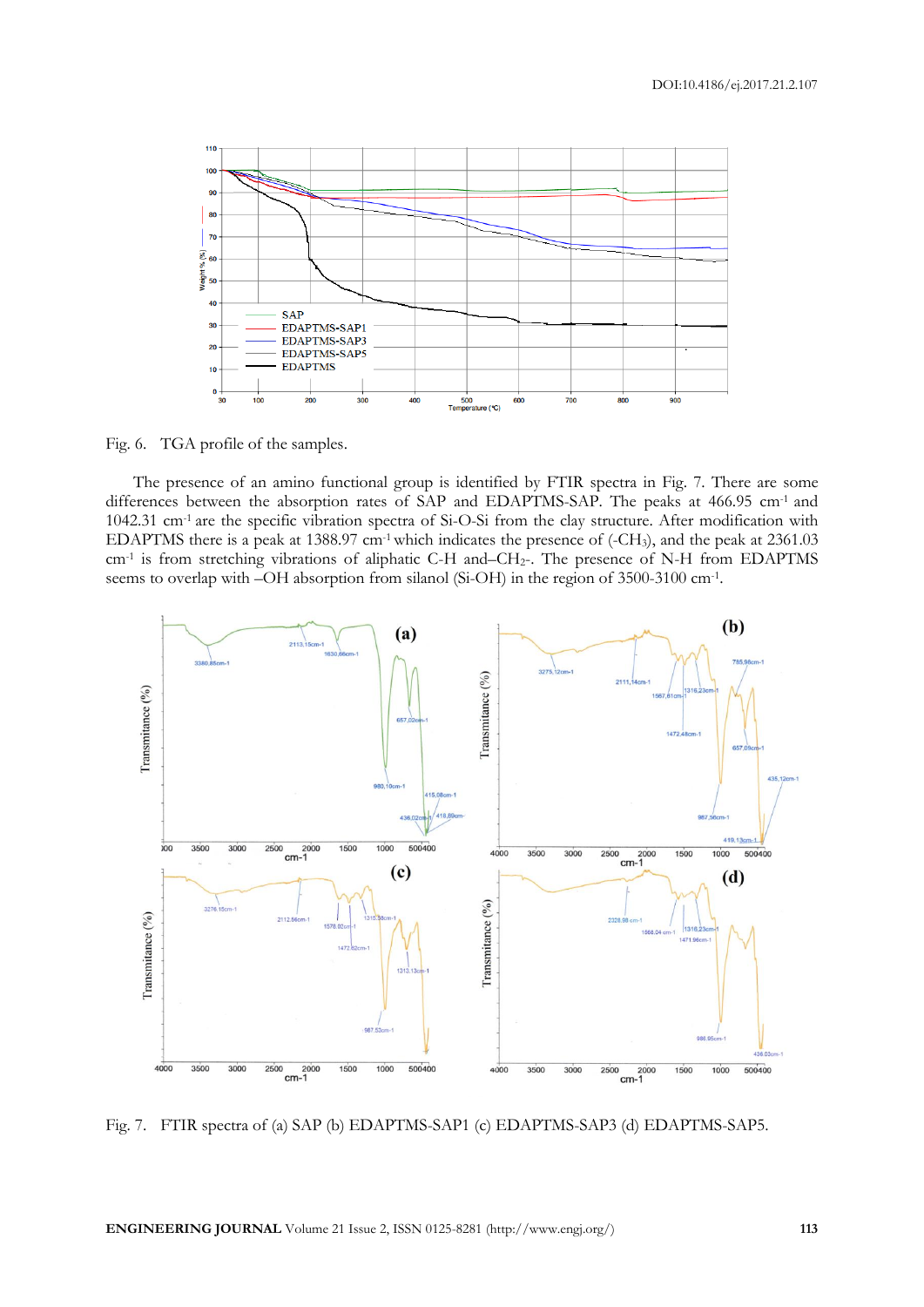#### **3.2. Kinetic of Nickel Adsorption**

The kinetics of nickel adsorption by EDAPTMS-SAPs and saponite samples is shown in Fig. 8.



Fig. 8. Kinetics of nickel adsorption by materials (Initial concentration = 30 ppm;  $pH = 6.8$ ).

Using the kinetics data from various initial concentrations, the mechanism of adsorption was investigated by using pseudo-first order, pseudo-second order, and Elovich models. The pseudo-first order model, also known as the Lagergern equation, is based on the assumption that the rate of adsorption site occupation is proportional to the number of unoccupied sites with the following equation:

$$
\log(q_e - q_t) = \log q_e - \left(\frac{K_1 t}{2.303}\right)
$$
 (1)

where *K<sup>1</sup>* (min−<sup>1</sup> ) is the rate constant, and *qt* and *qe* are the amounts of metal ions adsorbed at time *t* and equilibrium, respectively. The pseudo-second order model is based on the assumption that the occupation of adsorption site is proportional to the square of the number of unoccupied sites with the following equation:

$$
\frac{t}{q_t} = \frac{1}{K_2 q_e^2 + t/q_t} \tag{2}
$$

with similar definitions of  $q_t$  and  $q_e$  as in pseudo first order equation.

Another kinetic model that is proposed is the Elovich model with the following equation:

$$
q_t = \left(\frac{1}{\beta}\right) \ln(\alpha \beta) + \left(\frac{1}{\beta}\right) \ln t \tag{3}
$$

where *a* is the initial adsorption rate of the Elovich equation (mg g<sup>-1</sup> min<sup>-1</sup>) and  $\beta$  is a constant related to the extent of surface coverage and activation energy for chemisorption. Both constants can be derived from the plot of  $q_t$  vs. ln*t* which gives a slope of  $(1/\beta)$  and an intercept of  $1/\beta \ln (a\beta)$  as intercept.

The intra-particle diffusion model is linearly expressed as

$$
q_t = k_{diff}t^{1/2} + C_{pi} \tag{4}
$$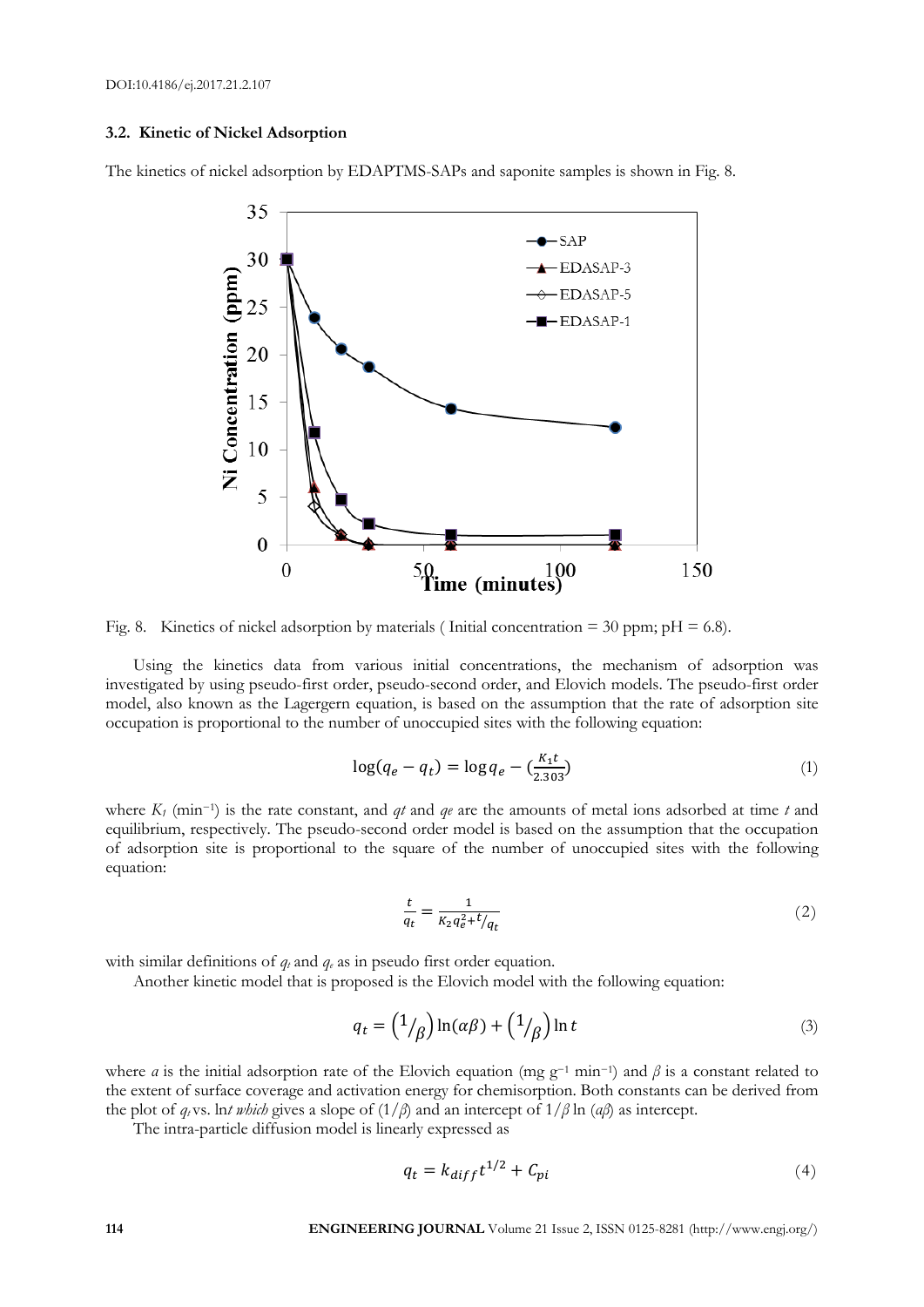where  $k_{diff}$  is the intraparticle diffusion rate constant of stage i (mg g<sup>-1</sup> min<sup>-0.5</sup>) and is calculated by the slope of straight-line portion of the plot of  $q_t$  vs.  $t^{1/2}$ .  $C_{pi}$ , the intercept of stage *i*, is a representation of the thickness of boundary layer, indicating that the larger the intercept, the greater the boundary layer effect.

Calculated parameter data from three models is listed in Table 3.

| Model         | SAP                                                       | EDAPTMS-SAP 1                                                 | EDAPTMS-SAP 3                                             | <b>EDAPTMS-SAP 5</b>                                          |
|---------------|-----------------------------------------------------------|---------------------------------------------------------------|-----------------------------------------------------------|---------------------------------------------------------------|
| Pseudo first- | $K_1 = 2.56.10^{-2}$ min <sup>-1</sup>                    | $K_1$ = 13.94.10 <sup>-1</sup> min <sup>-1</sup>              | $K_1$ = 15.56.10 <sup>-1</sup> min <sup>-1</sup>          | $K_1 = 24.21 \cdot 10^{-1}$ min <sup>-1</sup>                 |
| order         | $Qe = 36.69$ mg/g                                         | $Qe = 178.65$ mg/g                                            | $Qe = 179.20$ mg/g                                        | $Qe = 188.92 \text{ mg/g}$                                    |
|               | $R^2 = 0.9499$                                            | $R^2 = 0.9817$                                                | $R^2 = 0.9817$                                            | $R^2 = 0.9415$                                                |
| Pseudo        | $K_2$ = 43.68.10 <sup>-2</sup> min <sup>-1</sup>          | $K_2$ = 30.86.10 <sup>-2</sup> min <sup>-1</sup>              | $K_2$ = 31.97.10 <sup>-2</sup> min <sup>-1</sup>          | $K_2$ = 30.79.10 <sup>-2</sup> min <sup>-1</sup>              |
| second-order  | $Qe = 28.79$ mg g <sup>-1</sup>                           | $Qe = 44.74 \text{ mg/g}$                                     | $Qe = 56.60$ mg/g                                         | $Qe = 75.84 \text{ mg/g}$                                     |
|               | $R^2 = 0.9995$                                            | $R^2 = 0.9973$                                                | $R^2 = 0.9987$                                            | $R^2 = 0.9999$                                                |
| Elovich       | $\alpha$ = 87.95 mg g <sup>-1</sup> min <sup>-1</sup>     | $\alpha$ = 33.29 mg g <sup>-1</sup> min <sup>-1</sup>         | $\alpha$ = 33.05 mg g <sup>-1</sup> min <sup>-1</sup>     | $\alpha$ = 5.56 mg g <sup>-1</sup> min <sup>-1</sup>          |
| model         | $\beta = 21.52 \text{ mg} \cdot \text{g}^{-1}$            | $\beta = 30.03$ mg.g <sup>-1</sup>                            | $\beta = 30.25$ mg.g <sup>-1</sup>                        | $\beta = 179.59$ mg.g <sup>-1</sup>                           |
|               | $R^2 = 0.8095$                                            | $R^2 = 0.4065$                                                | $R^2 = 0.2680$                                            | $R^2 = 0.2945$                                                |
| Intraparticle | $K_{diff} = 1.204$ mg g <sup>-1</sup> min <sup>-0.5</sup> | $K_{di\theta} = 0.796$ mg g <sup>-1</sup> min <sup>-0.5</sup> | $K_{diff} = 0.375$ mg g <sup>-1</sup> min <sup>-0.5</sup> | $K_{di\theta} = 0.265$ mg g <sup>-1</sup> min <sup>-0.5</sup> |
| difussion     | $C_{bi} = 4.078$                                          | $C_{bi} = 20.438$                                             | $C_{pi} = 25.981$                                         | $C_{pi} = 27.195$                                             |
|               | $R^2 = 0.9690$                                            | $R^2 = 0.6350$                                                | $R^2 = 0.3869$                                            | $R^2 = 0.5226$                                                |

Table 3. Calculation results of kinetics order simulation on nickel adsorption data by prepared materials.

The calculated results demonstrate that the second-order kinetic model provides a good correlation for the adsorption of  $Ni<sup>2+</sup>$  ions onto all adsorbents in contrast to the poorer fits of the pseudo-first-order, Elovich and intraparticle difussion models.

#### **3.3. Adsorption Isotherm**

Adsorption isotherms are usually applied to evaluate the experimental data of equilibrium adsorption. Based on the kinetics data, several isotherm models, including Langmuir and Freundlich, Temkin, Harkin-Jura and Dubinin-Radushkevich were used to acquire the best-fit isotherm and confirm the adsorption mechanism.

The isotherms are obtained by studying the relationship of the quantity of metal uptake per unit mass of sorbent to the equilibrium concentration of adsorbate in the bulk solution. Equation (5) indicates the general definition of the Langmuir isotherm:

$$
q_e = q_m b \quad C_e/(1 + b \quad C_e) \tag{5}
$$

as well as the linear form:

$$
\frac{1}{q_e} = \left(\frac{1}{bQ_m}\right)\frac{1}{c_e} + \frac{1}{Q_m} \tag{6}
$$

where  $q_e$  is the adsorbed content in equilibrium,  $C_e$  is the nickel concentration in equilibrium, and *b* and  $Q_m$ are the Langmuir adsorption constant and adsorption capacity in monolayer region, respectively. *K<sup>L</sup>* is the energy constant related to the strength of sorption, and *q<sup>m</sup>* is the maximum adsorption capacity of the solid phase.

The Freundlich model is generally expressed as

$$
q_e = K_F C^{1/n} \tag{7}
$$

and in the linear form:

$$
ln q_e = ln K_F + \frac{1}{n_F} ln C_e \tag{8}
$$

with similar definitions of qe and Ce as in Langmuir equation while  $K_F$  and  $1/n_F$  are the Freundlich constants. Unlike the Langmuir equation, the Freundlich model cannot predict the sorption maximum. The maximum value of  $n$  is 1, at which  $K_F$  will be the same as the partitioning coefficient, which indicates the ratio of metal sorbed to that present in the batching solution at equilibrium.

**ENGINEERING JOURNAL** Volume 21 Issue 2, ISSN 0125-8281 (http://www.engj.org/) **115**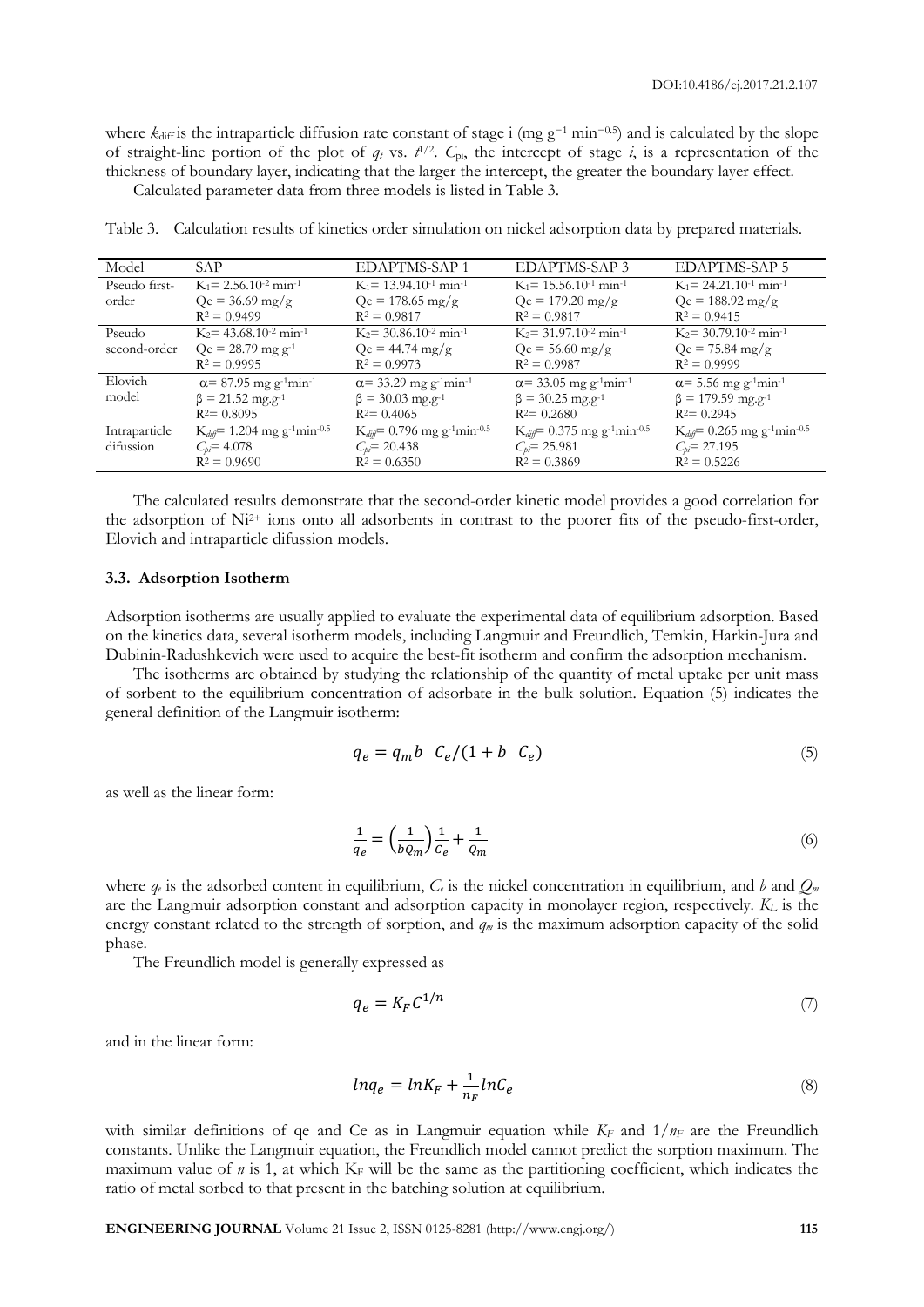For Temkin isotherm, following equation is applied:

$$
q_e = \frac{RT}{b_T} \ln(K_T C_e) = B_T \ln(K_T C_e)
$$
\n(9)

where  $B_T = (RT)/b_T$ , T is the absolute temperature in Kelvin and R is the universal gas constant (8.314) J/mol K). The model constants  $B_T$  and  $K_T$  are determined by the linear plot of  $q_e$  versus ln  $C_e$ . The Temkin isotherm assumes that the heat of adsorption of the molecules in a layer decreases linearly due to adsorbent–adsorbate interaction and that the binding energies are uniformly distributed.

Dubinin-Raduskevich:

$$
ln q_e = ln Q_{DR} - K_{DR} \varepsilon^2
$$
\n(10)

with

$$
\varepsilon = RT\ln\left(1 + \frac{1}{c_e}\right) \tag{11}
$$

where (mmolg<sup>-1</sup>) is the amount of metal ions adsorbed,  $Q_{DR}$  (mmolg<sup>-1</sup>) is the maximum adsorption capacity of metal ions, *KDR* (mol2/kJ<sup>2</sup> ) is the Dubinin-Radushkevich isotherm constant, *Ce* (mol dm−<sup>3</sup> ) is the equilibrium concentration of metal ions, is the gas constant (8.314 J/mol K), and (K) is absolute temperature in Kelvin.

| Model                                 | <b>SAP</b>     | <b>EDAPTMS-</b>  | <b>EDAPTMS-</b>  | <b>EDAPTMS-</b>  |
|---------------------------------------|----------------|------------------|------------------|------------------|
|                                       |                | SAP <sub>1</sub> | SAP <sub>3</sub> | SAP <sub>5</sub> |
| Langmuir                              |                |                  |                  |                  |
| Qm (mg/g)                             | 19.277         | 135.164          | 142.661          | 148.532          |
| KL                                    | 1.1366         | 2.6164           | 4.5557           | 1.4384           |
| $\mathbf{R}^2$                        | 0.8941         | 0.9947           | 0.9798           | 0.9672           |
| Freundlich                            |                |                  |                  |                  |
| $KF(mmol g^{-1})(mol dm^{-3})^{-1/n}$ | 3.977          | 41.322           | 58.038           | 58.440           |
| $\boldsymbol{n}$                      | 1.160          | 2.893            | 2.146            | 4.013            |
| $R^2$                                 | 0.8340         | 0.9544           | 0.7493           | 0.7028           |
| Temkin                                |                |                  |                  |                  |
| BT                                    | 12.481         | 8.244            | 7.984            | 5.3899           |
| KТ                                    | 2.926          | 7.184            | 3.538            | 4.797            |
| $R^2$                                 | 0.8583         | 0.9544           | 0.9710           | 0.9076           |
| Dubinin-Raduskevich                   |                |                  |                  |                  |
| $Q_{DR}(mg.g^{-1})$                   | 19.673         | 103.504          | 29.604           | 71.388           |
| $K_{DR}(kJoule2/mg2)$                 | $2.31.10^{-7}$ | 9.111            | 8.79.10-8        | 8.21.10-8        |
| E(KJoule)                             | 1.968          | 19.039           | 21.602           | 24.580           |
| $R^2$                                 | 0.9320         | 0.9991           | 0.9567           | 0.9405           |
| Harkin-Jura                           |                |                  |                  |                  |
| $A_{H-J}$                             | 7.022          | 13.999           | 14.299           | 15.882           |
| $B_{H-J}$                             | $-0.0068$      | $-0.014$         | $-0.0058$        | $-0.0036$        |
| $R^2$                                 | 0.7896         | 0.9106           | 0.7260           | 0.9209           |

|  |  |  | Table 4. Calculation results of adsorption isotherm by prepared materials. |
|--|--|--|----------------------------------------------------------------------------|
|  |  |  |                                                                            |

The Harkins-Jura isotherm model can be used to describe multilayer adsorption and the existence of heterogeneous pore distribution in the surface of adsorbents. This model can be expressed through the following Eq. (11):

$$
\frac{1}{[q_e^2]} = \frac{[B_{HJ}]}{[A_{HJ}]} - \frac{1}{[A_{HJ}]} \log(C_e)
$$
\n(11)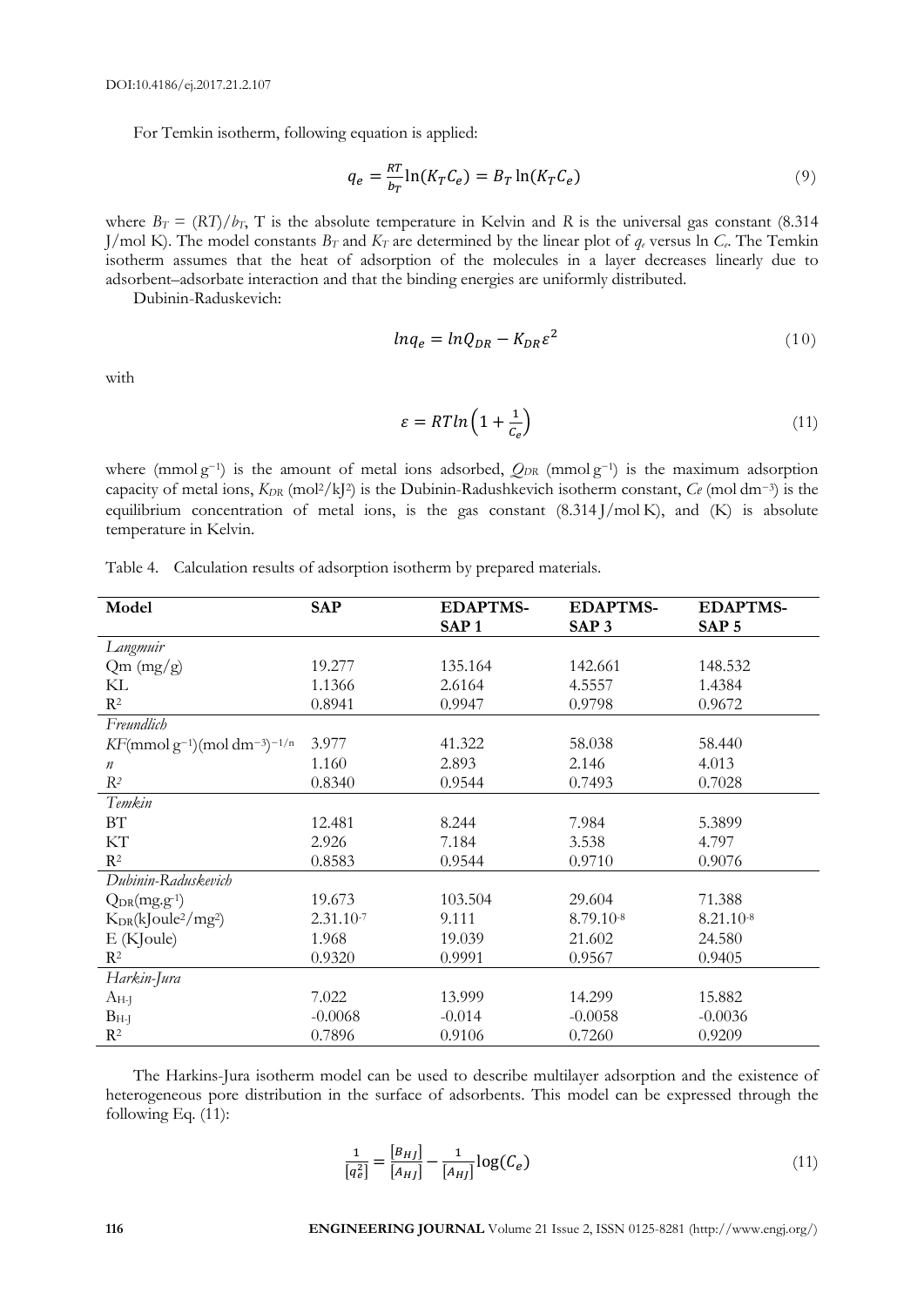where B<sub>JH</sub> and A<sub>HJ</sub> are the Harkins-Jura constants. Both *B<sub>HJ</sub>* and *A<sub>HJ</sub>* can be determined from the slope and the intercept, respectively, of the linear plot based on  $\frac{1}{\sqrt{1}}$  $\frac{1}{\sqrt{q_e^2}}$  versus  $\log(C_e)$ . The parameters of the adsorption simulation data are listed in Table 4.



Fig. 9. Adsorption isotherm plot of (a) Langmuir model (b) Temkin model (c) D-R model.

The values of the determination coefficient (R<sup>2</sup>) of the examined five isotherm models demonstrate that the Langmuir, Temkin and Dubinin-Radushkevich (D-R) isotherm models gave a significantly better fit than the other models for data from EDAPTMS-SAPs, as represented by the curve in Fig. 9. The coefficient of Freundlich and Harkin-Jura models was less than 0.9 except for EDAPTMS-SAP1. This result may be related to the mechanism that occurred during the adsorption process. The D-R model is related to adsorption with a Gaussian energy distribution onto a heterogeneous surface, and the model has often successfully fitted high solute activities and the intermediate range of concentrations data. The energy value can be used to distinguish the properties of metal adsorption. The adsorption mechanism can also be predicted from the values of E. When the E values are between 8 and 16 kJ/mol, the adsorption process proceeds by chemical adsorption, while if  $E \leq 8$  kJ/mol, the adsorption process is a physically occurring process. The increasing E value associated with increasing EDAPTMS content suggests that the presence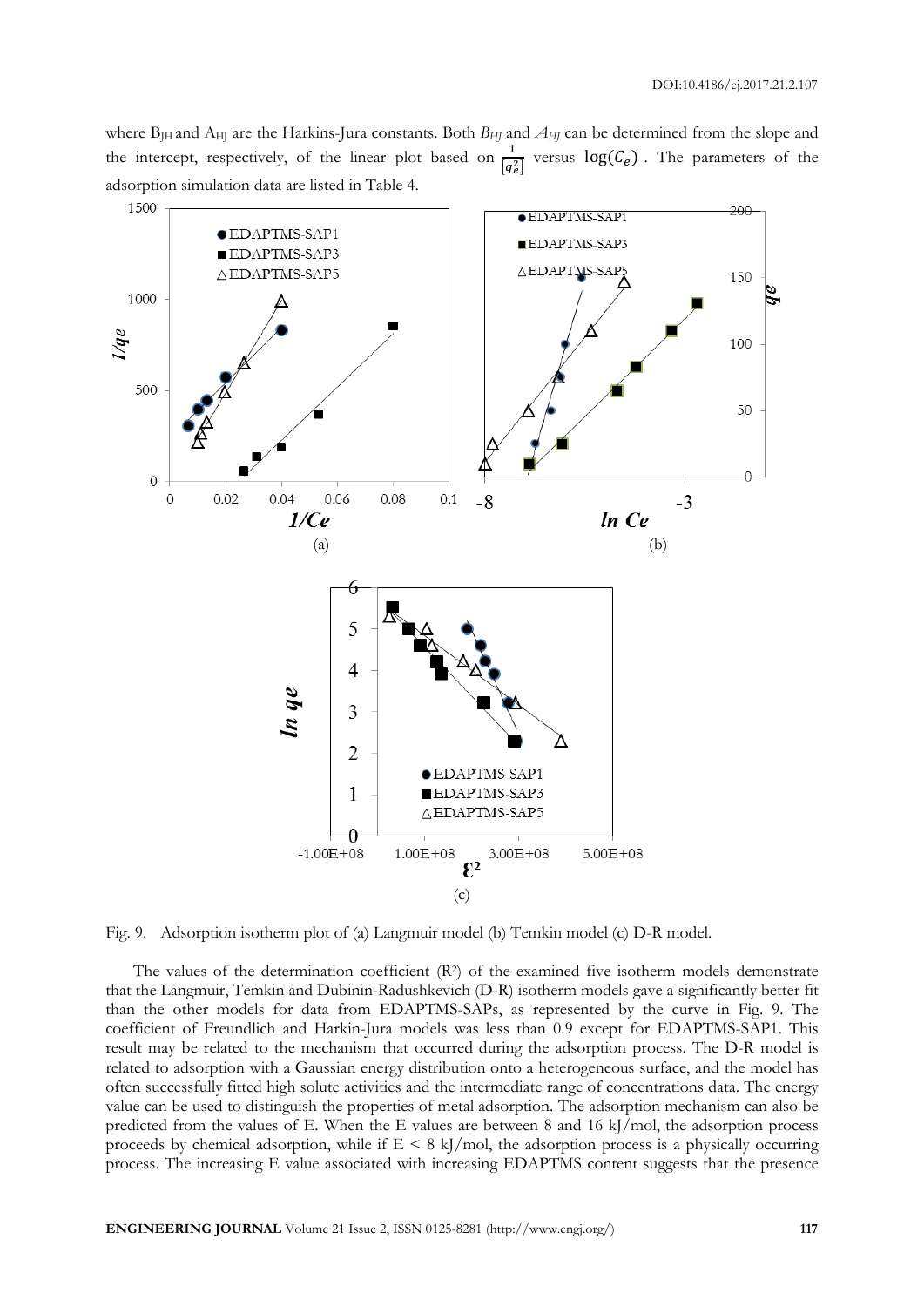of a functional group is linearly related to the increasing adsorption sites and confirms that nickel adsorption over EDAPTMS-SAPs is chemical adsorption.

The capacity of nickel adsorption by the materials in this work compared to those in other related investigations is listed in Table 5. Generally, the kinetics of nickel adsorption from aqueous solutions obey pseudo-second order kinetics and fit to Langmuir isotherm.

| Table 5. Comparison on kinetics and adsorption isotherm of nickel adsorption by several adsorbent. |  |  |  |  |
|----------------------------------------------------------------------------------------------------|--|--|--|--|
|                                                                                                    |  |  |  |  |

| Adsorbent                                                                                                            | Kinetics               | Model      | Adsorption<br>capacity (mg.g <sup>-1</sup> ) | Reference    |
|----------------------------------------------------------------------------------------------------------------------|------------------------|------------|----------------------------------------------|--------------|
| Natural Maghnite                                                                                                     | Pseudo second<br>order | Langmuir   | 18.95                                        | $[20]$       |
| Activated bentonite                                                                                                  | Pseudo second<br>order | Langmuir   | 19.6                                         | $[21]$       |
| Sepiolite functionalized with N-[3-<br>(trimethoxysilyl)propyl]-<br>ethylenediamine triacetic acid<br>trisodium salt | Pseudo second<br>order | Langmuir   | 7.308                                        | $[22]$       |
| Graphene oxide modified with 2,2'-<br>dipyridylamine                                                                 | Pseudo second<br>order | Lagmuir    | 180.893                                      | $[23]$       |
| Nano-crystalline calcium<br>hydroxyapatite                                                                           | Pseudo second<br>order | Langmuir   | 46.17                                        | $[24]$       |
| MCM-41/N-(3-trimethoxysilyl)-<br>propyl)diethylenetriamine                                                           | Pseudo second<br>order | Langmuir   | 58.47                                        | $[25]$       |
| amino functionalized MCM-41) and<br>nano NH2-MCM-41                                                                  | Pseudo first<br>order  | Langmuir   | 12.76                                        | $[3]$        |
| EDAPTMS-SAP1                                                                                                         | Pseudo second<br>order | Langmuir   | 135.164                                      | This<br>work |
|                                                                                                                      |                        | Freundlich | 41.322                                       |              |
| EDAPTMS-SAP3                                                                                                         | Pseudo second<br>order | Langmuir   | 142.661                                      | This<br>work |
| EDAPTMS-SAP5                                                                                                         | Pseudo second<br>order | Langmuir   | 148.532                                      | This<br>work |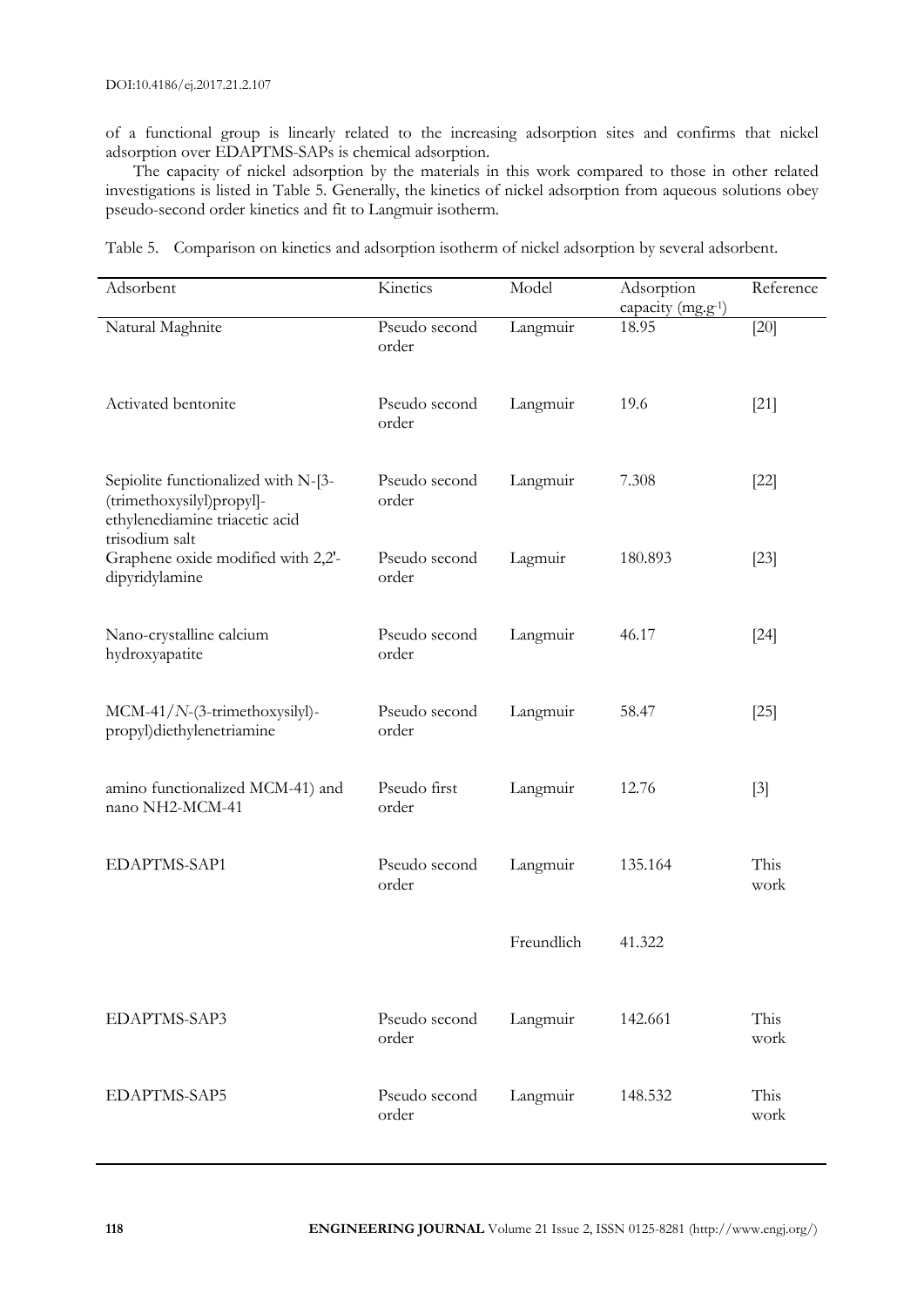DOI:10.4186/ej.2017.21.2.107

#### **3.4. Effect of pH**

The variation of the adsorption capability as a function of pH was evaluated at room temperature. Fig. 10 shows that the adsorption of nickel ions is optimized at  $pH = 7$ . The adsorption capacity of Ni(II) first increased as the pH increases, and after reaching pH=7 it became constant as pH increased. The strong electrostatic repulsion between the surface of the adsorbent and nickel accelerates the interaction of metalelectron pair donors from the N in EDAPTMS, but by increasing the pH, the repulsive ion-exchange mechanism is reduced. The change of the nickel hydroxide species in the solution may hinder the metalbinding process. This trend is quite similar to that associated with nickel adsorption by functionalized montmorillonite and soil [26, 27].



Fig. 10. Effect of pH on % nickel adsorption (Initial concentration of Nickel: 50 ppm, Time of adsorption: 2 hs).

#### **3.5. Material Reusability**

The ability to regenerate and reuse the adsorbent is an important property, because on an industrial scale, the reusability will allow for a more economical process. Adsorbent regeneration was performed by nickel leaching using  $0.05$  M HCl followed by heating at 100 $\degree$ C for 4 h. The percentage of desorbed nickel in the leaching is calculated by following Eq. (12):

Desorbed nickel (%) = 
$$
100x
$$
  $\frac{Nickel content in leached solution}{Maximum nickel content in adsorbent}$  (12)

The reusability data calculated by the percentage of adsorption capacity of reused adsorbent compared to fresh adsorbent are presented in Table 6.

Table 6. Desorbed nickel in adsorbent regeneration and its reusability.

| Sample       | Desorbed Nickel $(\%)$ | Reusability |
|--------------|------------------------|-------------|
| SAP          | 90.23                  | 95.87       |
| EDAPTMS-SAP1 | 88.56                  | 90.23       |
| EDAPTMS-SAP3 | 87.65                  | 90.25       |
| EDAPTMS-SAP5 | 75.45                  | 90.11       |

**ENGINEERING JOURNAL** Volume 21 Issue 2, ISSN 0125-8281 (http://www.engj.org/) **119**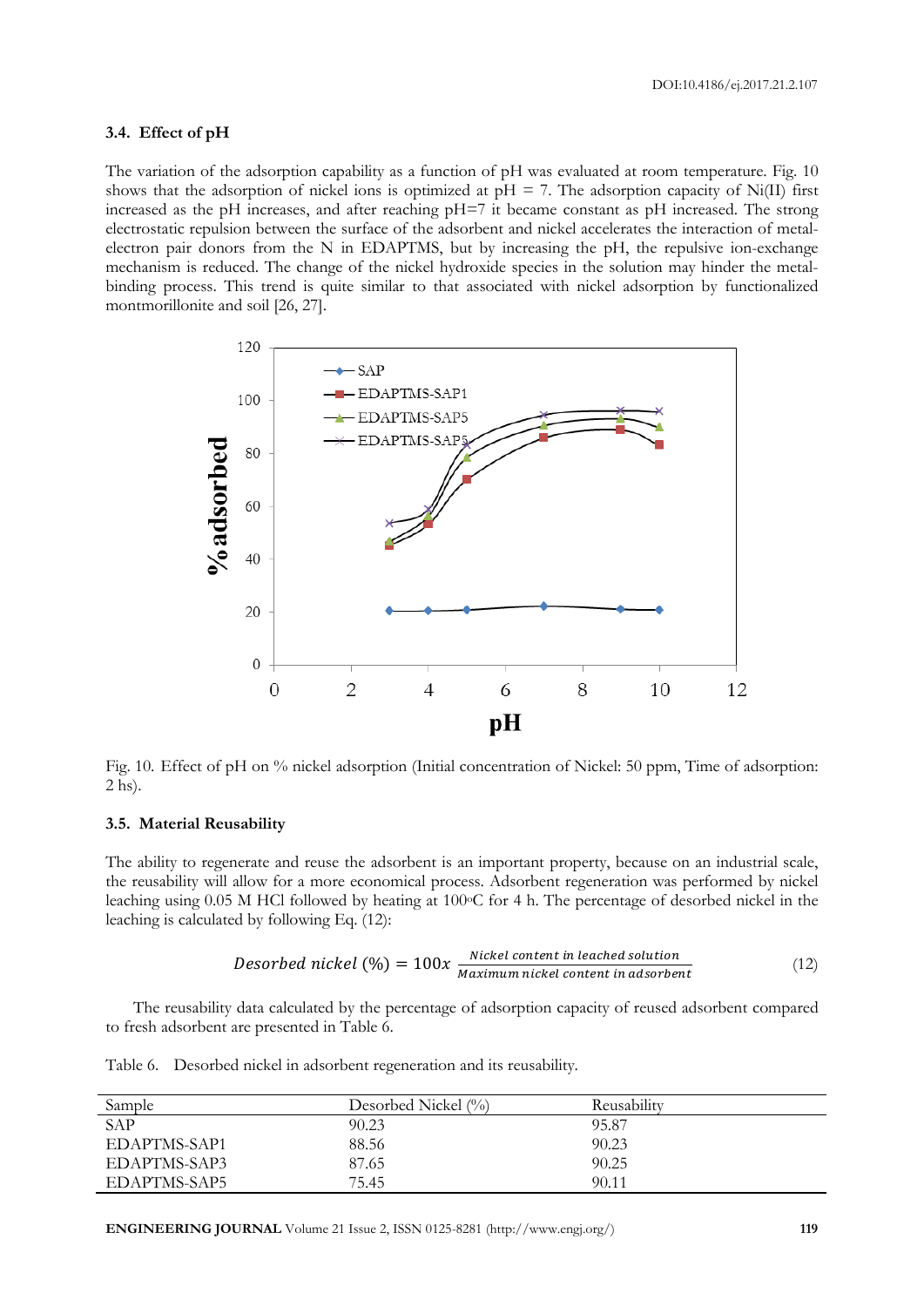#### **4. Conclusions**

Functionalization of saponite with ethylene diamine amino propyl trimethoxisilane was successfully performed. The functional group on the saponite surface increases the specific surface area, pore volume and pore radius of the saponite as a reflection of the intercalation scheme as a function of EDAPTMS content. The results indicate that this functionalization enhances the nickel adsorption of saponite. Nickel adsorption obeys pseudo-second order adsorption kinetics and fits to Langmuir, Temkin and Dubinin-Radushkevich adsorption isotherms. The ability to regenerate and reuse this material is demonstrated, further indicating that this material is a promising adsorbent for the adsorption of nickel from water.

#### **References**

- [1] M. W. Amer, F. I. Khalili, and A. M. Awwad, "Adsorption of lead , zinc and cadmium ions on polyphosphate-modified kaolinite clay," *Environmental Chemistry*, vol. 2, pp. 001–008, 2010
- [2] J. Aguado, J. M. Arsuaga, A. Arencibia, M. Lindo, and V. Gascón, "Aqueous heavy metals removal by adsorption on amine-functionalized mesoporous silica," *Journal of Hazardous Materials*, vol. 163, pp. 213–221, 2009. doi:10.1016/j.jhazmat.2008.06.080.
- [3] A. Heidari, H. Younesi, and Z. Mehraban, "Removal of Ni(II), Cd(II), and Pb(II) from a ternary aqueous solution by amino functionalized mesoporous and nano mesoporous silica," *Chemical Engineering Journal*, vol. 153, pp. 70–79, 2009. doi:10.1016/j.cej.2009.06.016.
- [4] U. Wingenfelder, B. Nowack, G. Furrer, and R. Schulin, "Adsorption of Pb and Cd by aminemodified zeolite," *Water Research*, vol. 39, pp. 3287–3297, 2005. doi:10.1016/j.watres.2005.05.017.
- [5] M. Cruz-Guzmán, R. Celis, M. C. Hermosín, W. C. Koskinen, E. A. Nater, and J. Cornejo, "Heavy metal adsorption by montmorillonites modified with natural organic cations," *Soil Science Society of America Journal*, vol. 70, p. 215, 2006. doi:10.2136/sssaj2005.0131.
- [6] N. G. Turan and O. Ozgonenel, "Study of montmorillonite clay for the removal of copper (II) by adsorption: Full factorial design approach and cascade forward neural network," *The Scientific World Journal*, vol. 2013, 2013. doi:10.1155/2013/342628.
- [7] S. R. Ha and K. Y. Rhee, "Effect of surface-modification of clay using 3-aminopropyltriethoxysilane on the wear behavior of clay/epoxy nanocomposites," *Colloids and Surfaces A: Physicochemical and Engineering Aspects*, vol. 322, pp. 1–5, 2008. doi:10.1016/j.colsurfa.2008.03.007.
- [8] B. S. Krishna, D. S. R. Murty, and B. S. Jai Prakash, "Surfactant-modified clay as adsorbent for chromate," *Applied Clay Science*, vol. 20, pp. 65–71, 2001. doi:10.1016/S0169-1317(01)00039-4.
- [9] K. G. Bhattacharyya and S. Sen Gupta, "Kaolinite, montmorillonite, and their modified derivatives as adsorbents for removal of Cu(II) from aqueous solution," *Separation and Purification Technology*, vol. 50, pp. 388–397, 2006. doi:10.1016/j.seppur.2005.12.014.
- [10] B. S. Krishna, N. Mahadevaiah, D. S. R. Murty, and B. S. J. Prakash, "Surfactant immobilized interlayer species bonded to montmorillonite as recyclable adsorbent for lead ions," *Journal of Colloid and Interface Science*, vol. 271, pp. 270–276, 2004. doi:10.1016/j.jcis.2003.12.002.
- [11] M. G. A. Vieira, M. L. Gimenes, and M. G. C. Da Silva, "Modelling of the process of adsorption of nickel in bentonite clay," *Chemical Engineering Transactions*, vol. 17, pp. 421–426, 2009. doi:10.3303/CET0917071.
- [12] B. Riegel, S. Blittersdorf, W. Kiefer, S. Hofacker, M. Müller, and G. Schottner, "Kinetic investigations of hydrolysis and condensation of the glycidoxypropyltrimethoxysilane/aminopropyltriethoxy-silane system by means of FT-Raman spectroscopy I," *Journal of Non-Crystalline Solids*, vol. 226, pp. 76–84, 1998. doi:10.1016/S0022-3093(97)00487-0.
- [13] M.-C. Brochier Salon and M. N. Belgacem, "Hydrolysis-condensation kinetics of different silane coupling agents," *Phosphorus, Sulfur, and Silicon*, vol. 186, pp. 240–254, 2011. doi:10.1080/10426507.2010.494644.
- [14] P. Hesemann, T. Nguyen, and S. Hankari, "Precursor mediated synthesis of nanostructured silicas: from precursor-surfactant ion pairs to structured materials," *Materials*, vol. 7, pp. 2978–3001, 2014. doi:10.3390/ma7042978.
- [15] P. C. Lebaron, Z. Wang, and T. J. Pinnavaia, "Polymer-layered silicate nanocomposites: An overview," *Applied Clay Science*, vol. 15, pp. 11–29, 1999. doi:10.1016/S0169-1317(99)00017-4.